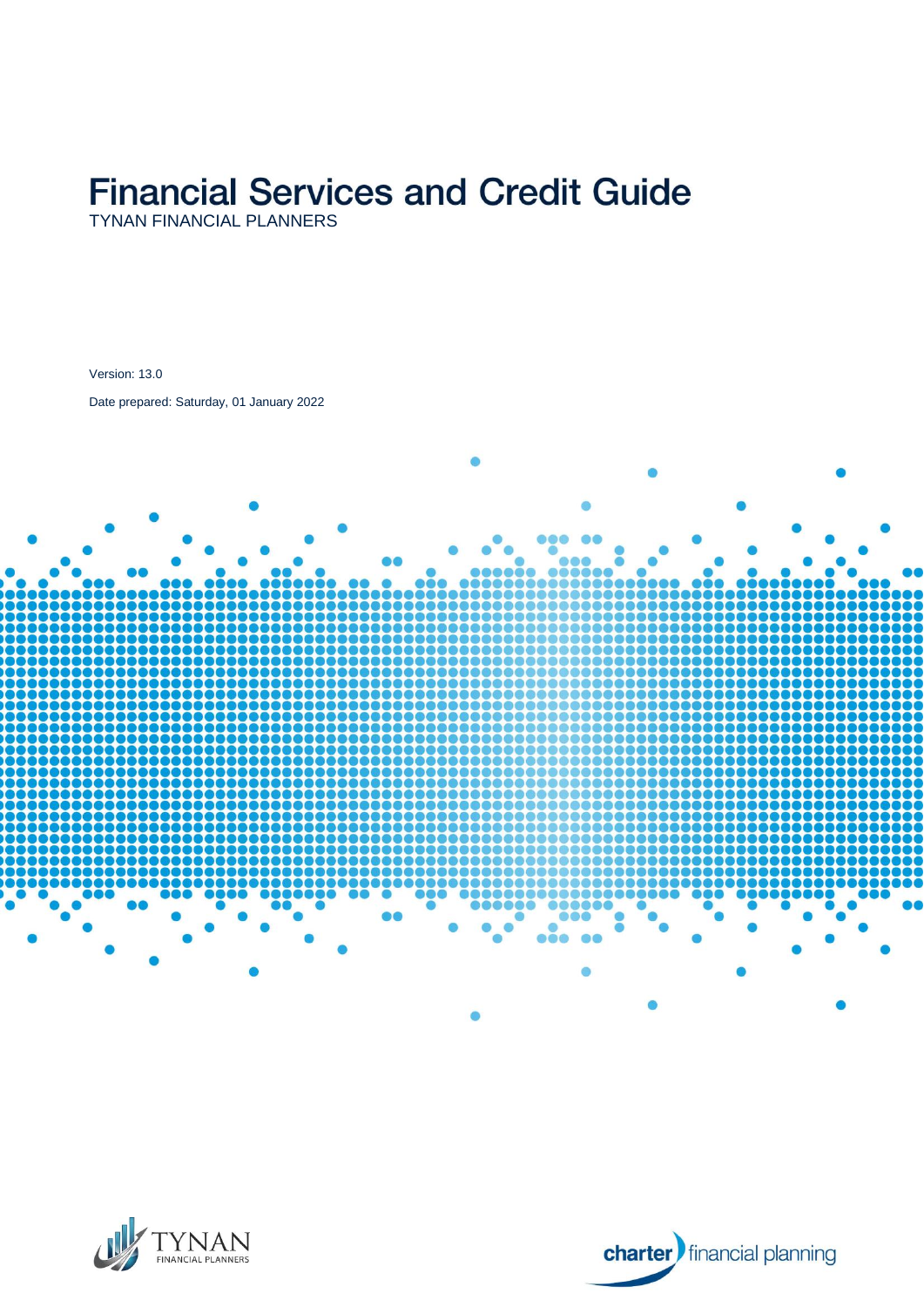This Financial Services and Credit Guide (FSCG) contains information that will help you decide whether to use the financial services we offer. It sets out:

- who we are and how we can be contacted
- the advice and services we provide
- information about our licensee Charter Financial Planning Limited (Charter)
- our fees and how we, your adviser and Charter, are paid in connection with those services
- how we manage your private information
- how you can complain about a matter relating to us or Charter

#### Documents you may receive

We will provide you with a number of documents as you progress through our financial planning process to capture each stage of your advice journey. We may provide these documents to you electronically to your nominated email address, unless otherwise agreed.

When we provide personal advice it will normally be documented and provided to you in a Statement of Advice (SOA), known as a financial plan. The financial plan contains a summary of your goals and the strategies and any financial products we may recommend to achieve your goals. It also provides you with detailed information about product costs and the fees and other benefits we and others will receive, as a result of the advice we have provided.

If we provide further personal advice a financial plan may not be required. We will keep a record of any further personal advice we provide you for at least seven years after our relationship ends. You may request a copy of such records by contacting our office during that period.

If we recommend or arrange a financial product for you we will provide a product disclosure statement (PDS) or investor directed portfolio service (IDPS) guide where relevant. These documents contain the key features of the recommended product, such as its benefits and risks as well as the costs you will pay the product provider to manage that product.

You should read any warnings contained in your advice document, the PDS or IDPS guide carefully before making any decision relating to a financial strategy or product.

### **Not Independent**

Generally, we provide personal advice in line with our Approved Product and Services List (APSL) which may include financial products and services associated with the licensee. We may receive commissions from life insurance products we recommend and non-monetary benefits such as training and educational seminars from product providers. For these reasons, we are not considered independent, impartial, or unbiased.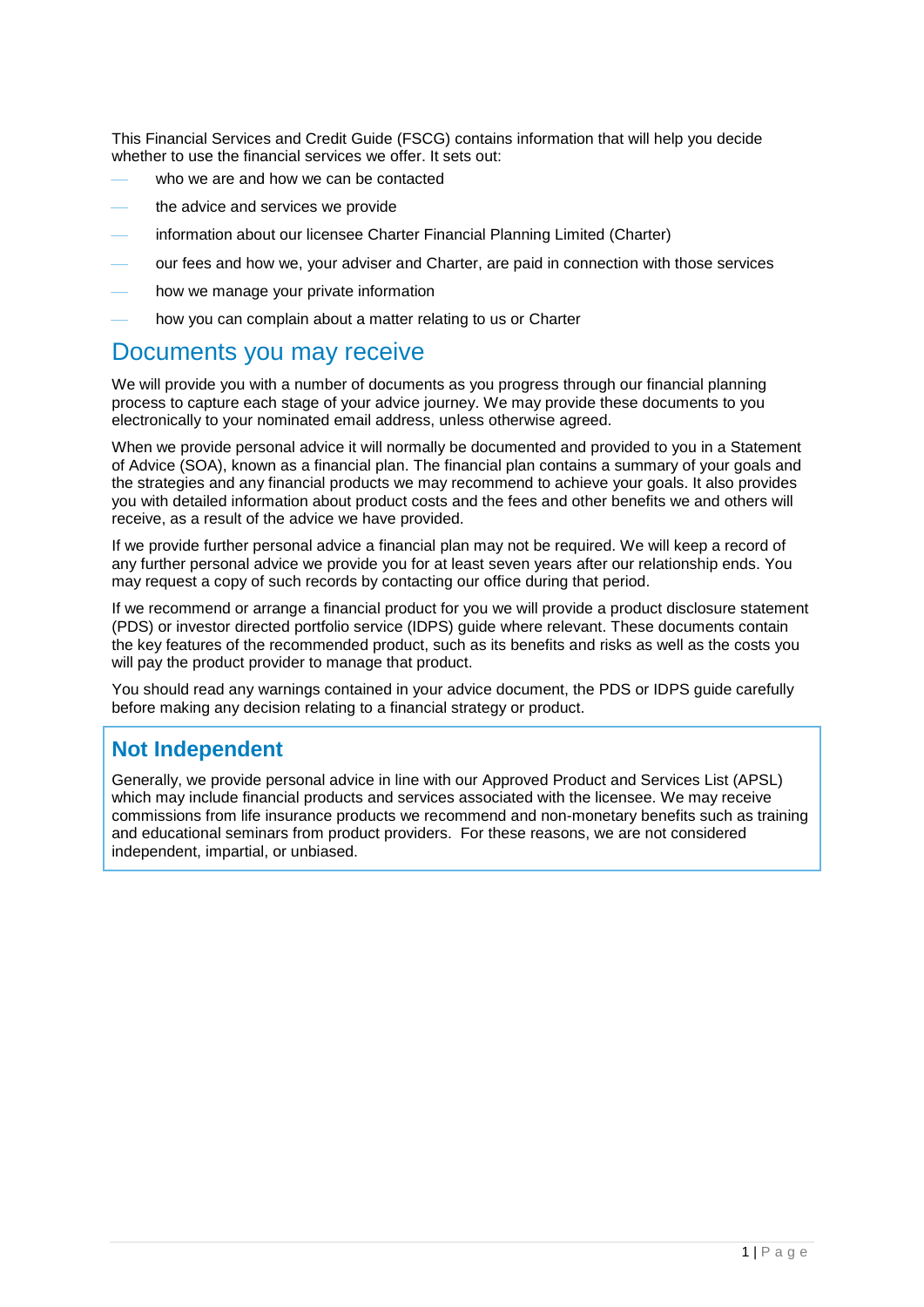# About our practice

#### **Summary of the business**

| <b>Name</b>                       | Andrew Tynan Financial Planning Pty Ltd trading as Tynan Financial<br><b>Planners</b> |
|-----------------------------------|---------------------------------------------------------------------------------------|
| <b>Australian Business Number</b> | 43 113 607 739                                                                        |
| Authorised representative number  | 290603                                                                                |
|                                   |                                                                                       |

#### **Our office contact details**

| <b>Address</b> | Level 14, 241 Adelaide Street, BRISBANE, QLD 4000 |
|----------------|---------------------------------------------------|
| <b>Phone</b>   | $(07)$ 3229 0023                                  |
| Email          | andrew@tynanfinancialplanners.com.au              |
| Website        | www.tynanfinancialplanners.com.au                 |

This guide provides information about our advisers including their contact details, qualifications, experience, the services they may offer and financial products they can provide advice on.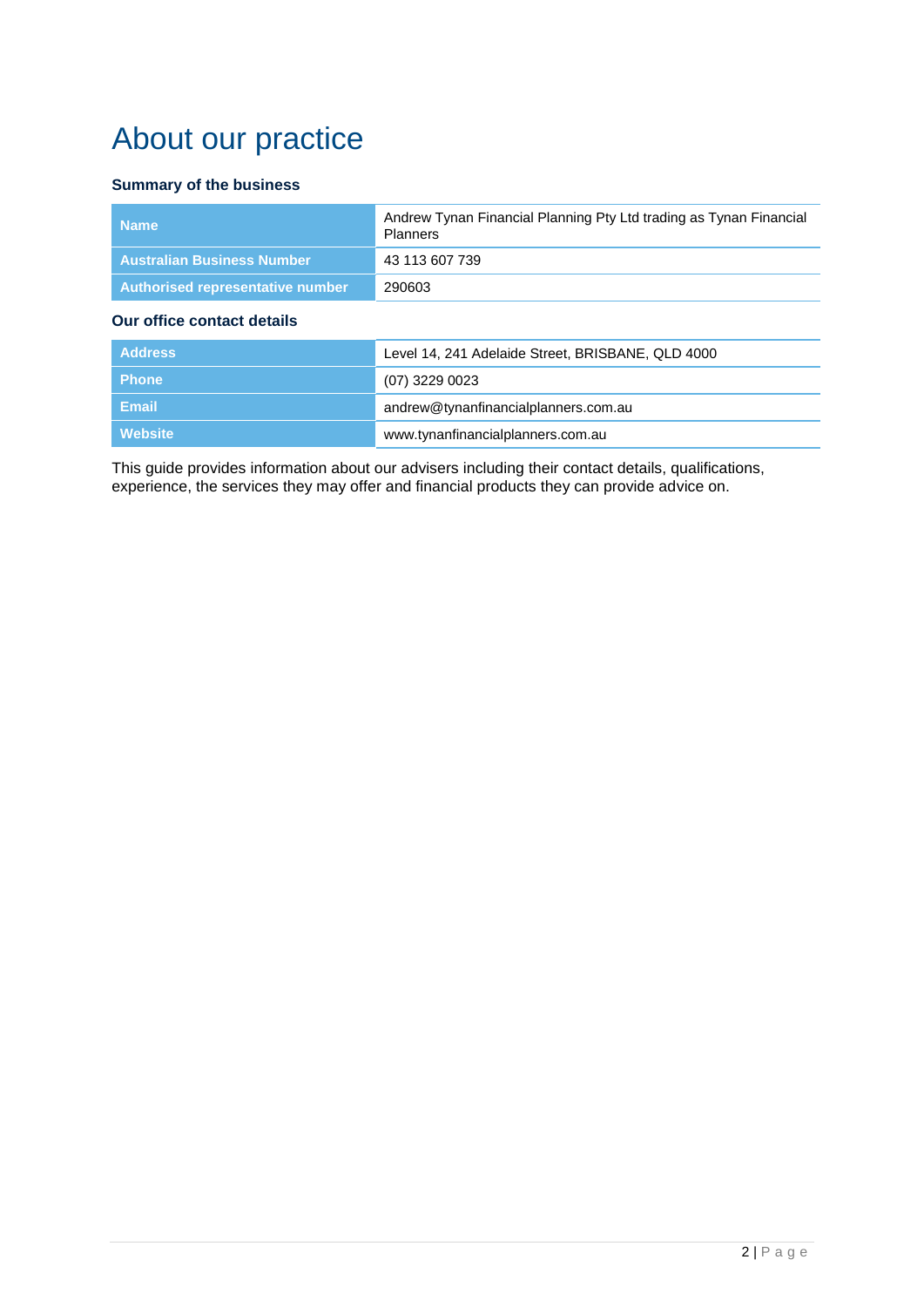# Our advice and services

We can provide you with personal and general advice about specific services and financial products listed below. We can also arrange for financial products to be issued without advice from us. In some cases, we may not be able to distribute a financial product to you under non-personal advice if your circumstances do not fit within a product's target market.

Individual advisers within our practice may not be qualified to provide advice in all of the services and products noted below. Their individual profile guides will note any limitations to the advice they are qualified to provide. At all times we will ensure the appropriate adviser is available to you to provide advice consistent with your goals.

The following table sets out the areas of advice we can help you with as well as the products and services we can arrange.

Any additional advice or services we can offer you, or limitations to the list below, will be outlined in **Our financial advisers and credit advisers** on page [10.](#page-10-0)

|           | We can provide financial advice in relation to:                                                               | We can provide and arrange the following<br>products and services:                     |
|-----------|---------------------------------------------------------------------------------------------------------------|----------------------------------------------------------------------------------------|
|           | Investment strategies (strategic asset<br>allocation)                                                         | Superannuation, including retirement savings<br>accounts                               |
|           | Budget and cash flow management                                                                               | Self-managed superannuation funds (SMSF)                                               |
|           | Debt management (including borrowing for                                                                      | Managed investments                                                                    |
|           | personal purposes)                                                                                            | Deposit and payment products (for example                                              |
|           | Salary packaging                                                                                              | term deposits, cash management accounts and<br>non-cash payment products)              |
|           | Superannuation strategies and retirement<br>planning                                                          | Retirement income streams, including pensions                                          |
|           | Personal insurance<br>Centrelink and other government benefits                                                | and annuities                                                                          |
|           |                                                                                                               | Personal and group Insurance (life cover,<br>disability, income protection and trauma) |
| Aged care | Life investment products including whole of life,<br>endowment and bonds                                      |                                                                                        |
|           |                                                                                                               | Securities (including listed securities)                                               |
|           | Arranging for listed securities, shares and<br>debentures to be bought and sold via a<br>platform and broker. |                                                                                        |
|           |                                                                                                               | Investor directed portfolio services                                                   |
|           |                                                                                                               | Limited selection of investment guarantees                                             |
|           |                                                                                                               |                                                                                        |

Charter maintains an approved products and services list from a diversified selection of approved Australian and International providers, including companies related to Charter. These have been researched by external research houses as well as our in-house research team.

Charter periodically reviews these products to ensure that they remain competitive with similar products that address similar client needs and objectives. Generally, we recommend products that are on the approved products and services list. However, if appropriate for your needs, we may, subject to Charter's approval, recommend other products.

A copy of the approved products and services list can be supplied to you upon request.

If we recommend a new platform or portfolio administration service, we use those approved by Charter.

As at October 2021, the lenders whose products are most commonly recommended by accredited mortgage consultants authorised by Charter are ANZ, Macquarie Bank, NAB, AFG Home Loans, Commonwealth Bank and Bankwest.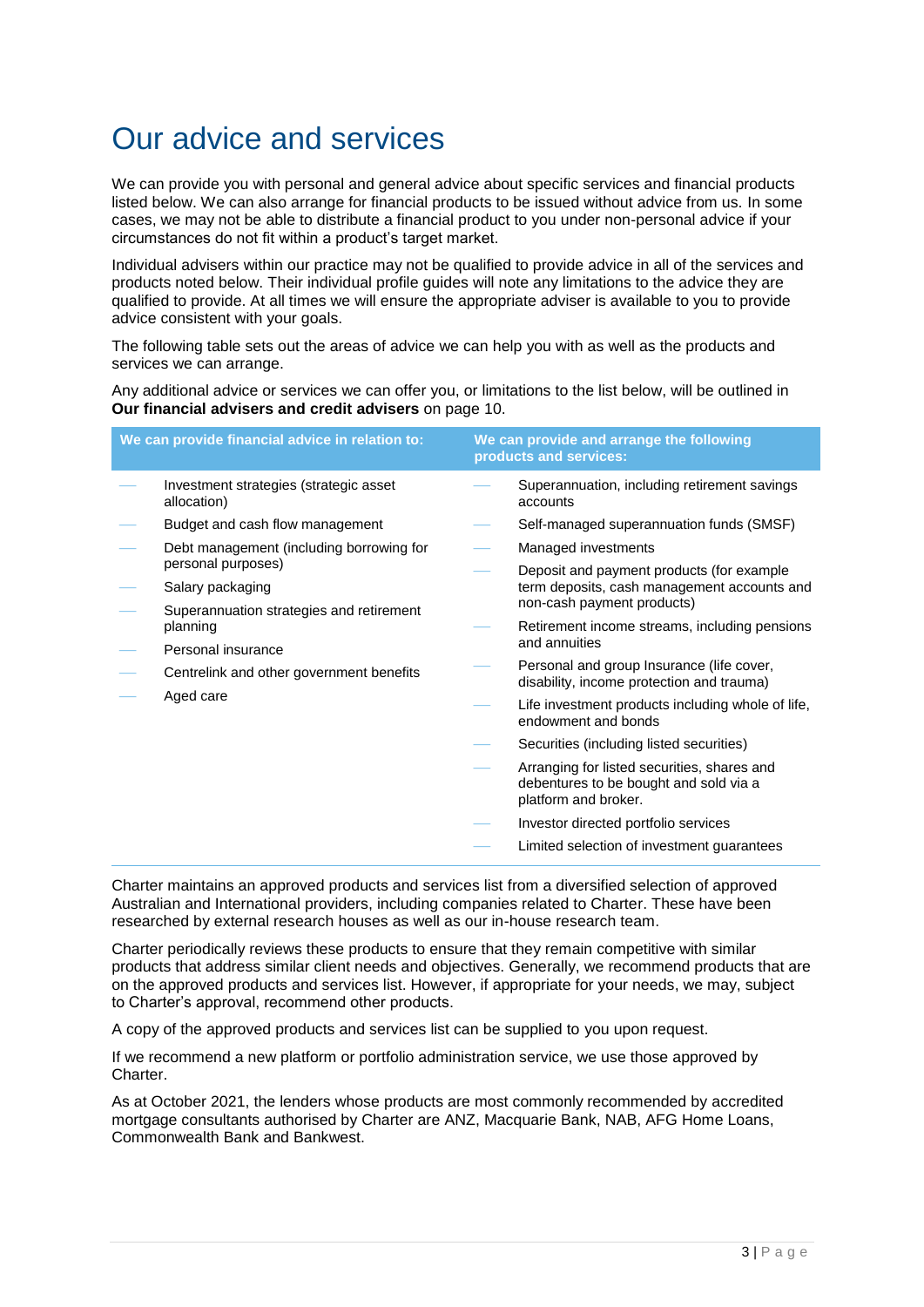### Tax implications of our advice

Under the Tax Agent Services Act 2009, Andrew Tynan Financial Planning Pty Ltd, trading as Tynan Financial Planners is authorised by the Tax Practitioners Board to provide tax (financial) advice services on matters that are directly related to the nature of the financial planning advice provided to you. We will not consider any other tax matters in our advice to you. Where tax implications are discussed they are incidental to our recommendations and only included as an illustration to help you decide whether to implement our advice.

#### Transaction services

We can arrange to complete transactions for you on limited types of financial products where we can take your instructions and arrange for the transaction to be completed, without providing personal advice. If you wish to proceed without our advice, we will ask you to confirm your instructions, which will be documented in writing. We will keep a record of this documentation for seven years after the end of our relationship. You may request a copy of such records by contacting our office during that period.

#### Your relationship with us and using our services

You can contact us directly with any instructions relating to your financial products. This includes giving us instructions by telephone, mail or email. We can only accept your instructions via email once you have signed an authority form.

We will work with you to agree what advice and services we will provide and when and how often we will provide them.

Where you agree to annual advice and services, the details will be documented and provided to you in an advice or service agreement. This includes the frequency of contact between us, service standards that may apply, any fee arrangements and how the agreement can be terminated.

If at any time you wish to terminate your relationship with us, please contact us using the details shown in this guide.

#### Providing information to us

It is important that we understand your circumstances and goals, so that we can provide you with appropriate advice and services. You have the right not to provide us with any personal information. Should you choose to withhold information, or if information you provide is incomplete or inaccurate the advice or services we provide you may not be appropriate for you.

It is also important that you keep us up to date by informing us of any changes to your circumstances so we are able to determine if our advice continues to be appropriate.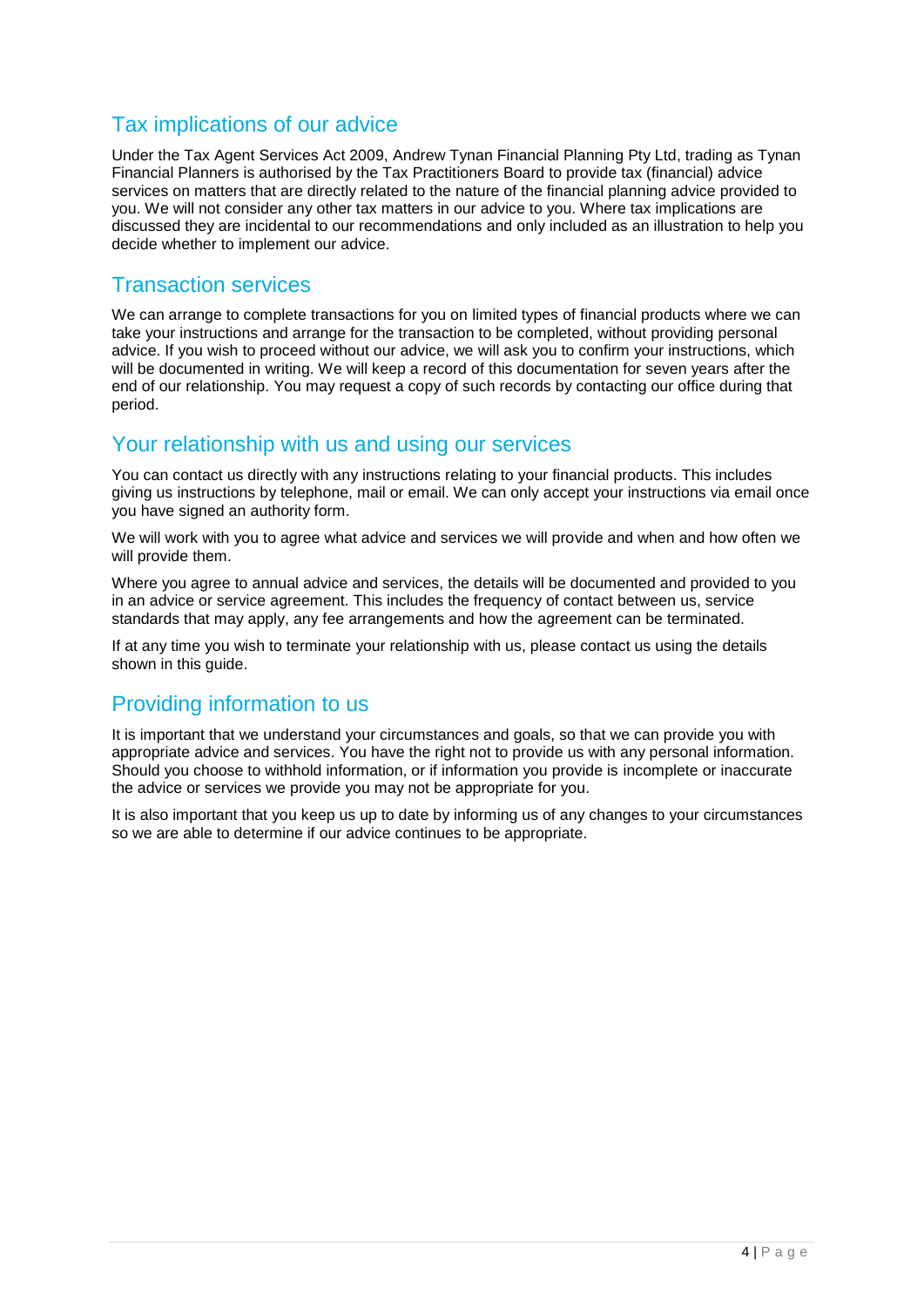# Our fees

The actual fee charged to you will depend on the nature of the advice or service we provide. We will discuss and agree the actual fees with you before we proceed. The following section outlines the types of fees that may apply.

The fees charged for our advice and services may be based on a combination of:

- A set dollar amount; or
- A percentage based fee.

Our agreed advice and service fees may include charges for:

- Initial advice;
- Ongoing advice and services
- Annual advice and services

Please note that for services in relation to insurance and some credit products, commissions may be paid by the product provider as follows:

- Initial commission a percentage of the value of your loan balance or insurance premiums; and
- Ongoing commission a percentage of the value of your outstanding loan amount or premiums, usually calculated at the end of each month in which you hold the loan, or on renewal of insurance products.

#### **Payment methods**

We offer you the following payment options for payment of our advice and service fees:

- BPAY, direct debit (savings), credit card or cheque; and
- Deduction from your investment (subject to the advice and service provided).

All permissible fees and commissions will be paid directly to Charter as the licensee. It will then pass on the amounts due to us through its payment system. Charter charges our practice a Licensee Fee each year. The Licensee Fee is determined as an annual amount based on a number of factors, including our business revenue, the number of advisers and/or accredited mortgage consultants in the practice and a practice fee.

For more information on our services, please see our **Schedule of fees** attached or available on request.

#### Other costs

Where other costs are incurred in the process of providing our advice and services to you, you will be liable for these costs. However, we will agree all additional costs with you prior to incurring them.

#### Other benefits we may receive

The following are monetary and non-monetary benefits we may receive other than those explained above. These are not additional costs to you.

In addition to the payments we may receive for our advice and services, we may receive other support services or recognition from the licensee to help us grow our business. This could include training, badging rights, technology, financing, events or other recognition we are eligible for. We may receive benefits from products that may include non-monetary benefits that are valued at less than \$300. We may also participate in business lunches or receive corporate promotional merchandise tickets to sporting or cultural events and other similar items.

#### **Buyout option**

Where we request Charter to buy-back our business prior to 31 December 2021 and this is approved by Charter, then if we leave the financial services industry, we are eligible to sell the register rights of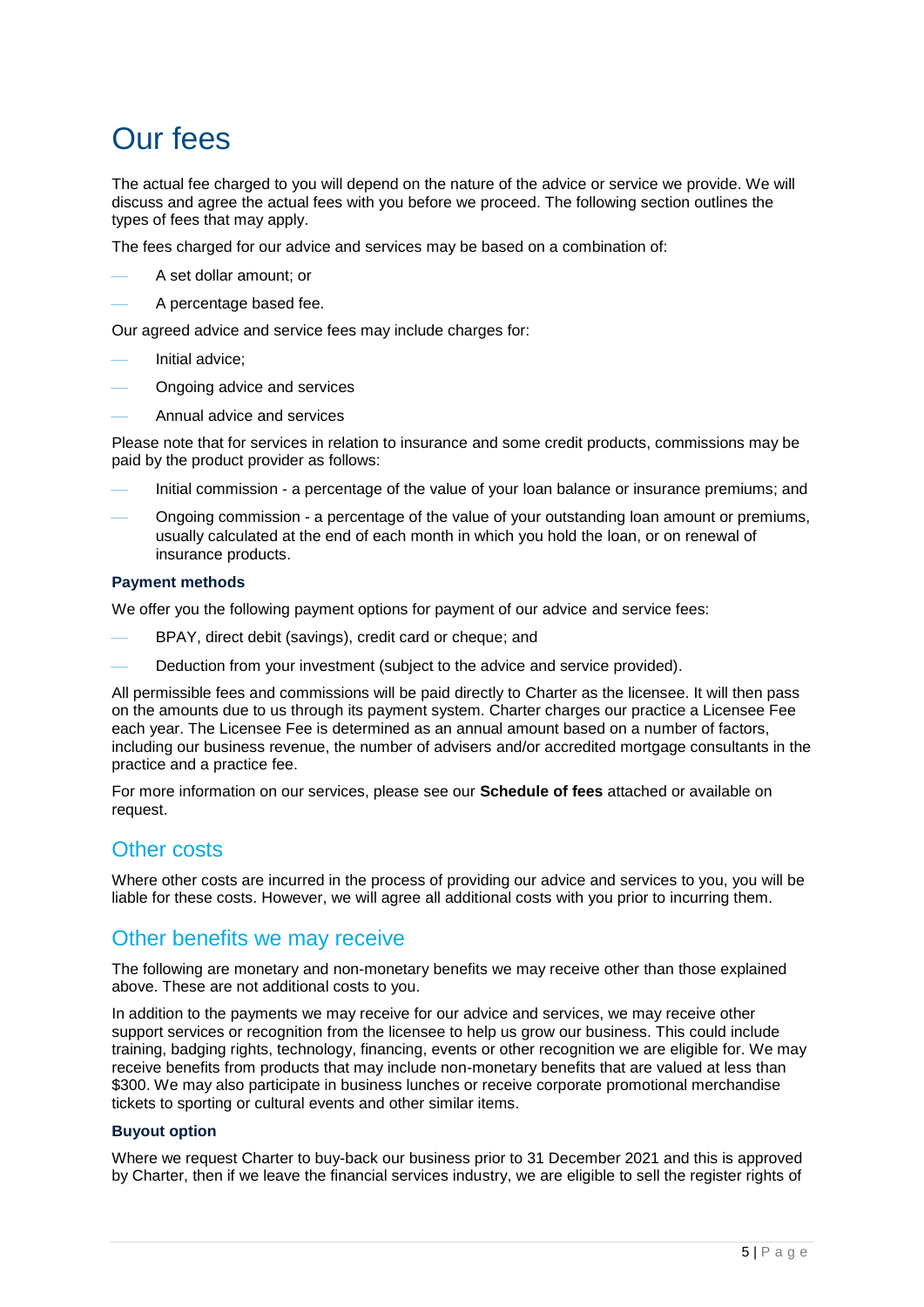our client base to Charter. The valuation of these rights is based on a multiple of the annual financial planning revenue generated by our practice.

#### **Personal and professional development**

Charter provides personal and professional development opportunities to us in the form of education and professional development programs, offered annually to qualifying practices.

#### **Business support**

We may receive financial and non-financial assistance from the licensee including financing. technology support and marketing or other once-off transitional support costs, to help us grow our business or implement appropriate succession planning options.

Provided we met specific qualification criteria Charter will support our practice with up to \$3,750 per authorised representative that was with us in December 2017. This support is to assist us in meeting the training and education requirements for financial advisers as required by Financial Adviser Standards and Ethics Authority. Any support provided by Charter is paid directly to the education provider and not to us.

#### **Placement fees**

From time to time Charter will receive fees from brokers or product issuers (including AMP group companies) for arranging client participation in Initial Public Offerings (IPOs) of financial products. The fee, which is generally a percentage of the fee paid to the broker, varies from offer to offer and by the level of participation by Charter. We may share in this fee based on the level of participation by our clients.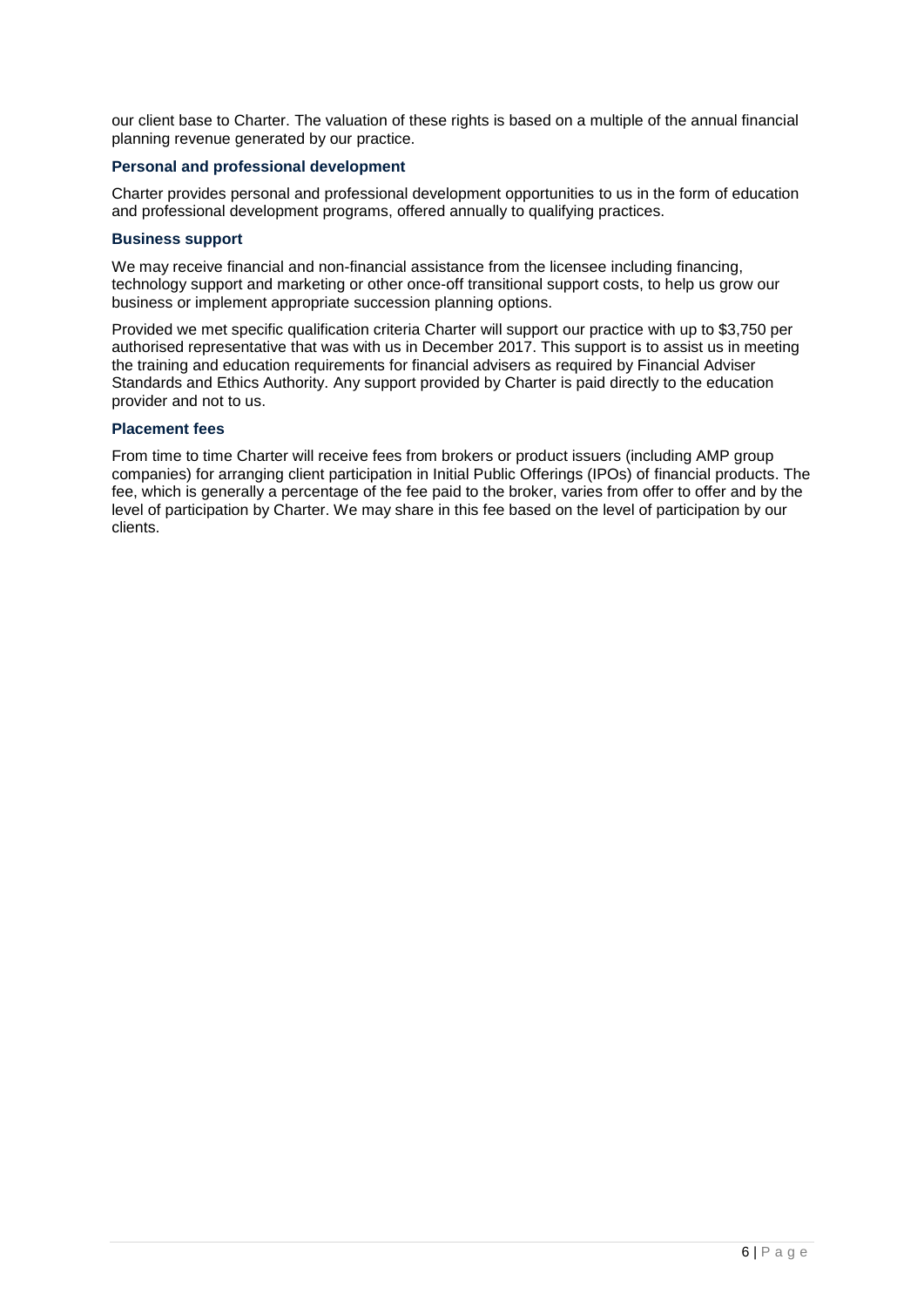# Relationships and associations

It is important that you are aware of the relationships that Charter has with providers of financial services and products as they could be seen to influence the advice you receive.

### About our licensee

Charter Financial Planning Limited

ABN 35 002 976 294

Australian Financial Services Licensee and Australian Credit Licensee No: 234665

Charter:

- Approved the distribution of this guide
- Authorised us to provide advice and other services as described in this guide
- Authorised us to provide credit assistance services to you

Charter's registered office is located at 33 Alfred Street, Sydney, NSW 2000.

### About the AMP Group

Charter is a member of the AMP group of companies. We can provide advice on products from a wide range of financial product providers, some of which are related or associated with Charter namely:

- National Mutual Funds Management Limited NMMT Limited N.M. Superannuation Pty Limited ipac asset management limited AMP Bank Limited AMP Capital Funds Management Limited AMP Capital Investors Limited AMP Superannuation Limited Australian Securities Administration Limited (ASAL) SuperConcepts Pty Ltd
- SMSF Administration Solutions Pty Ltd

If we recommend a product issued by the AMP Group or a third party product issuer, they will benefit from our recommendation by receiving product, administration and investment fees, as well as fees paid by fund managers to distribute their product. These fees are all disclosed in the relevant PDS or IDPS guide.

Authorised representatives and/or staff employed in our business may hold shares in AMP Limited, whose share price may be favourably affected by the sale of products issued by AMP Group companies.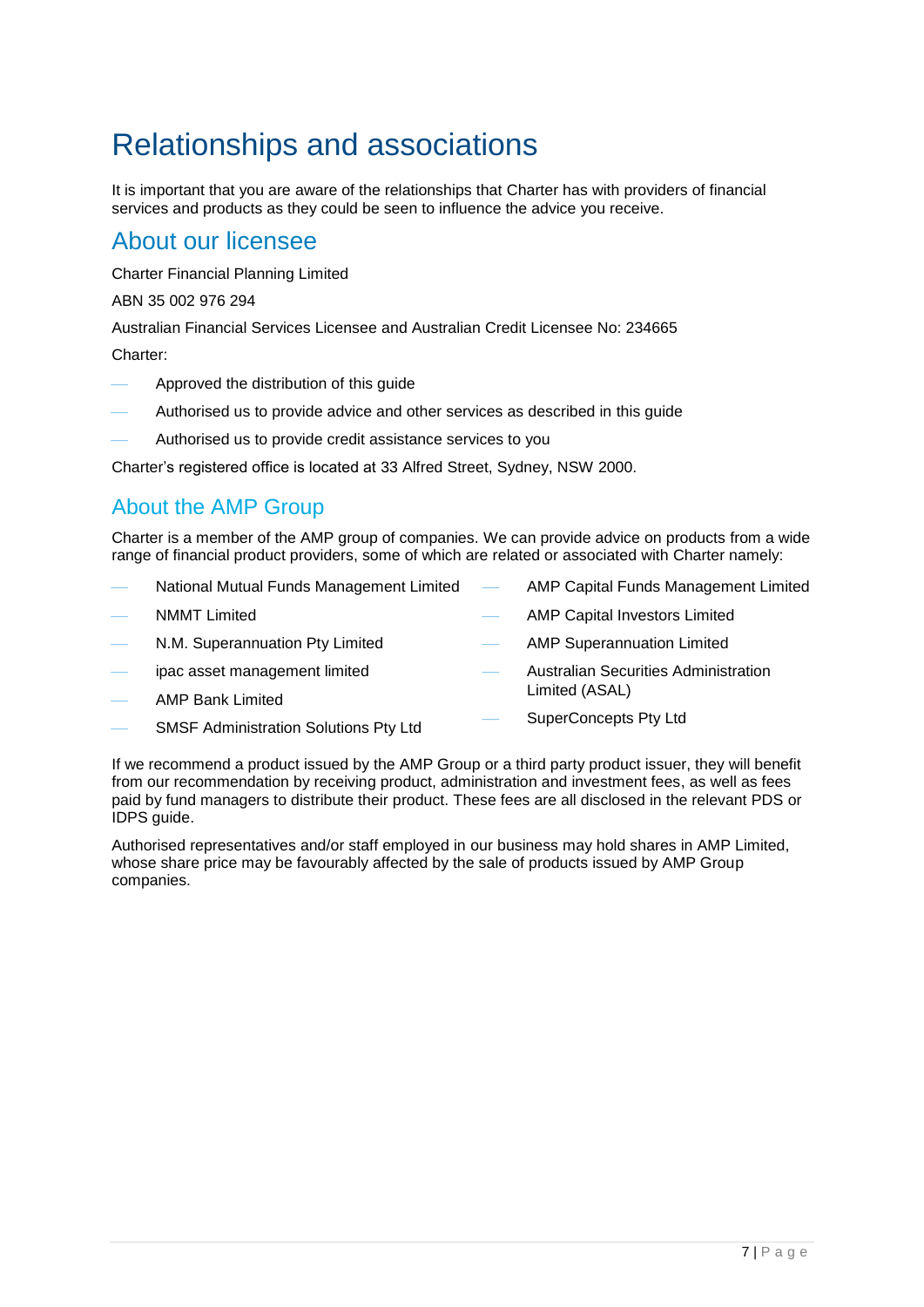# Confidence in the quality of our advice

If at any time you feel like you are not satisfied with our services, the following will help you understand your options and find a resolution.

- Contact your adviser and tell them about your complaint.
- If your complaint is not satisfactorily resolved within three business days, please contact Charter:
	- Phone 1800 812 388
	- Email [advicecomplaints@amp.com.au](mailto:advicecomplaints@amp.com.au)
	- In writing:
		- **Charter Financial Planning Limited**

#### **Attention: Head of Advice Complaints and Client Remediation**

33 Alfred Street

Sydney NSW 2000

- They will try to resolve your complaint quickly and fairly. They will provide you with a decision in respect to your complaint within 30 days of us receiving it.
- We note that in some circumstances, it may not be possible for us to completely resolve a complaint within this timeframe. If you do not agree with our decision in respect of your complaint, or are otherwise unsatisfied with our response, you may escalate your complaint to one of the following External Dispute Resolution Schemes listed below.

| Any issues relating to financial advice,<br>investments, superannuation, insurance<br>matters, or credit matters | <b>Australian Financial Complaints Authority (AFCA)</b><br>GPO Box 3<br>Melbourne VIC 3001<br>1800 931 678<br>www.afca.org.au<br>info@afca.org.au |
|------------------------------------------------------------------------------------------------------------------|---------------------------------------------------------------------------------------------------------------------------------------------------|
| Any issue relating to your personal<br><b>information</b>                                                        | <b>The Privacy Commissioner</b><br>GPO Box 5218<br>Sydney NSW 2001<br>1300 363 992<br>privacy@privacy.gov.au                                      |

You may also contact the **Australian Securities & Investments Commission (ASIC)** on 1300 300 630 (free call info line) to make a complaint and obtain information about your rights.

# Professional indemnity insurance

We maintain professional indemnity insurance to cover our advice and the recommendations provided by your adviser. Charter is also covered by professional indemnity insurance and this satisfies the requirements imposed by the Corporations Act 2001 and National Consumer Credit Protection Act. The insurance covers claims arising from the actions of former employees or representatives of Charter, even where subsequent to these actions they have ceased to be employed by or act for Charter.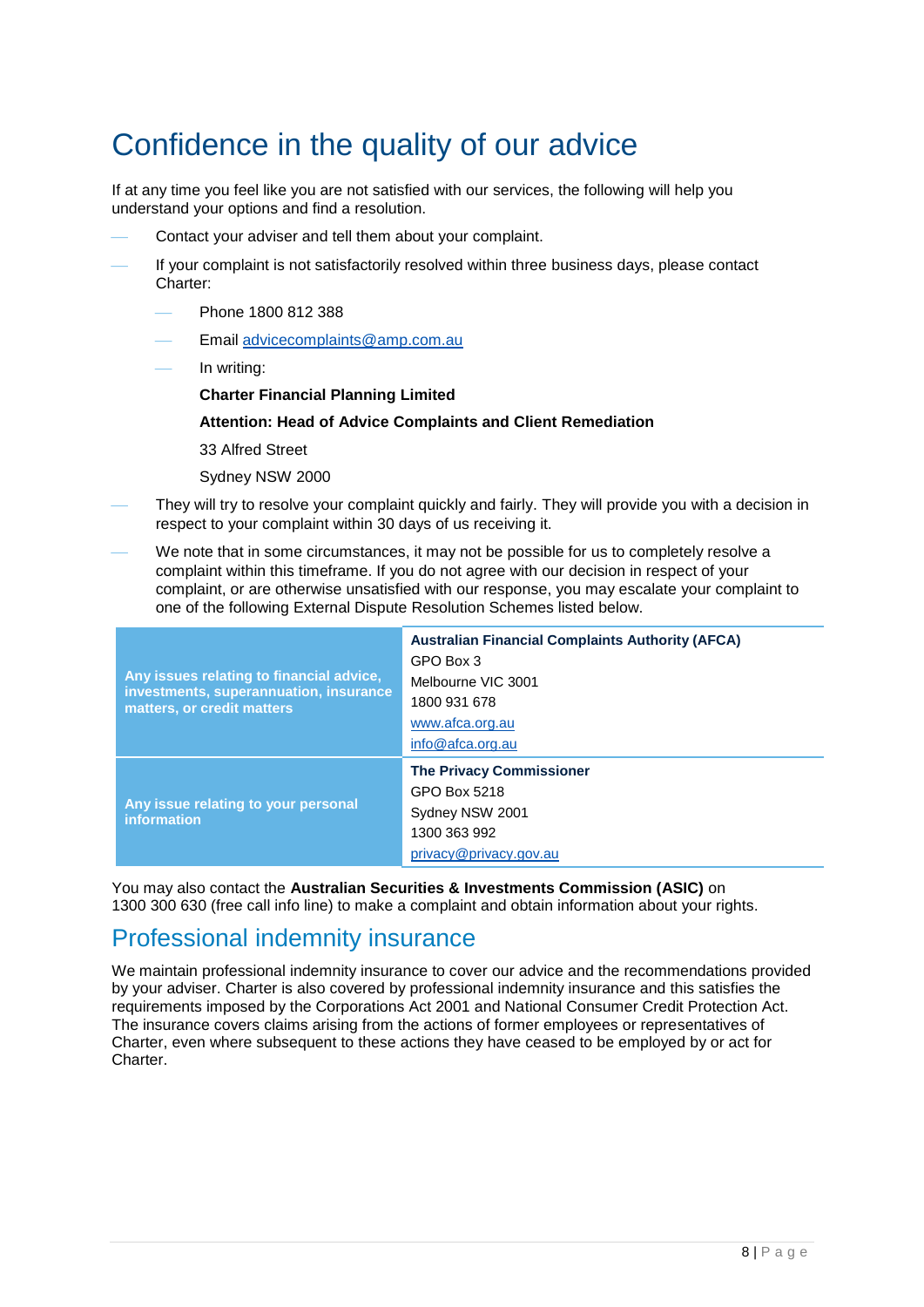# Your privacy

We are committed to protecting your privacy. Below we outline how we maintain the privacy of the information we collect about you.

### Privacy collection statement

As part of the financial planning process, we need to collect information about you. Where possible we will obtain that information directly from you, but if authorised by you we may also obtain it from other sources such as your employer or accountant. If that information is incomplete or inaccurate, this could affect our ability to fully or properly analyse your needs, objectives and financial situation, so our recommendations may not be completely appropriate or suitable for you.

We are also required under the Anti-Money-Laundering and Counter-Terrorism Financing Act (AML/CTF) 2006 to implement client identification processes. We will need you to present identification documents such as passports and driver's licences in order to meet our obligations.

We keep your personal information confidential, and only use it in accordance with our Privacy Policy. Some of the ways we may use this information are set out below:

- Your adviser and Charter may have access to this information when providing financial advice or services to you;
- Your adviser may, in the future, disclose information to other financial advisers, brokers and those who are authorised by Charter to review customers' needs and circumstances from time to time, including other companies within the AMP group (the Group);
- Your information may be disclosed to external service suppliers both here and overseas who supply administrative, financial or other services to assist your adviser and the Group in providing financial advice and services to you. A list of countries where these service providers are located can be found in the Group Privacy Policy;
- Your information may be used to provide ongoing information about opportunities that may be useful or relevant to your financial needs through direct marketing (subject to your ability to optout as set out in the Group Privacy Policy); and
- Your information may be disclosed as required or authorised by law and to anyone authorised by you.

Your adviser and Charter will continue to take reasonable steps to protect your information from misuse, loss, unauthorised access, modification or improper disclosure. You can request access to the information your adviser or Charter holds about you at any time to correct or update it as set out in the Group Privacy Policy. The Group Privacy Policy also contains information about how to make a complaint about a breach of the Australian Privacy Principles.

For a copy of Group's Privacy Policy visit <http://www.amp.com.au/privacy> or you can contact us.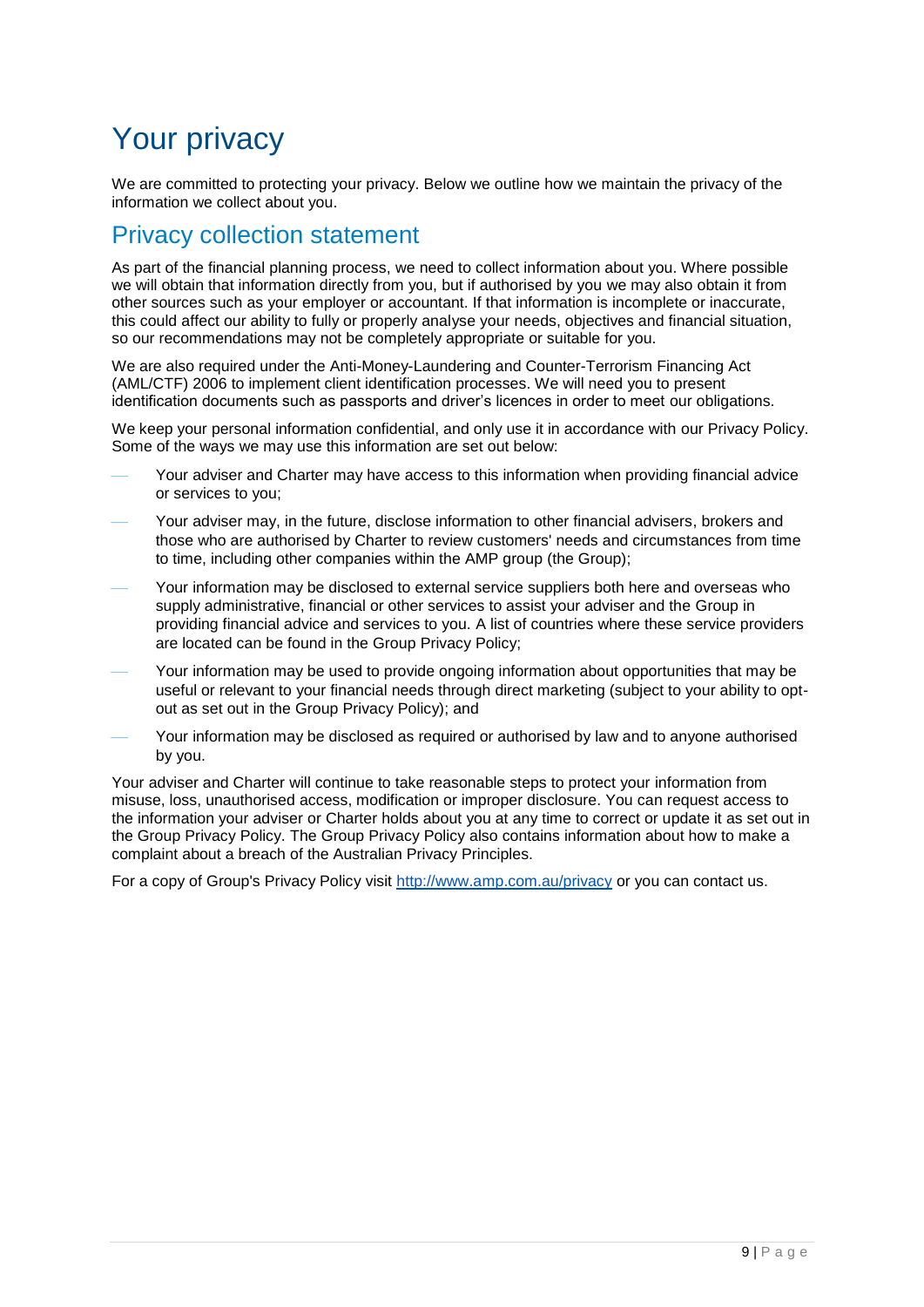# <span id="page-10-0"></span>Our financial advisers and credit advisers About Andrew Tynan



| Phone                               | (07) 3229 0023                       |
|-------------------------------------|--------------------------------------|
| Email                               | andrew@tynanfinancialplanners.com.au |
| Authorised representative number    | 240416                               |
| <b>Credit representative number</b> | 395316                               |

**Qualifications (Finance related)**

Bachelor of Business (Accounting)

**Professional memberships**

FPA - Financial Planning Association

CPA - Certified Practising Accountants

**Professional designations**

CFP - Certified Financial Planner (FPA)

FCPA - Fellow of CPA Australia

### The advice and services I can provide

I am authorised to provide all the services listed in the **Our advice and services** section of this guide.

I am also a credit representative of Charter and am authorised to provide strategic debt advice regarding how to structure debt, suitability of existing loan structures and repayment options. I am not authorised to provide credit assistance. If you require advice involving mortgages or other lending products, I can refer you to an accredited mortgage consultant.

#### How I am paid

I receive the following from our practice:

- salary
- dividends
	- equity in the practice

Based on the above, the following contains my remuneration details:

I receive a salary and may also receive dividends as I hold equity in the business.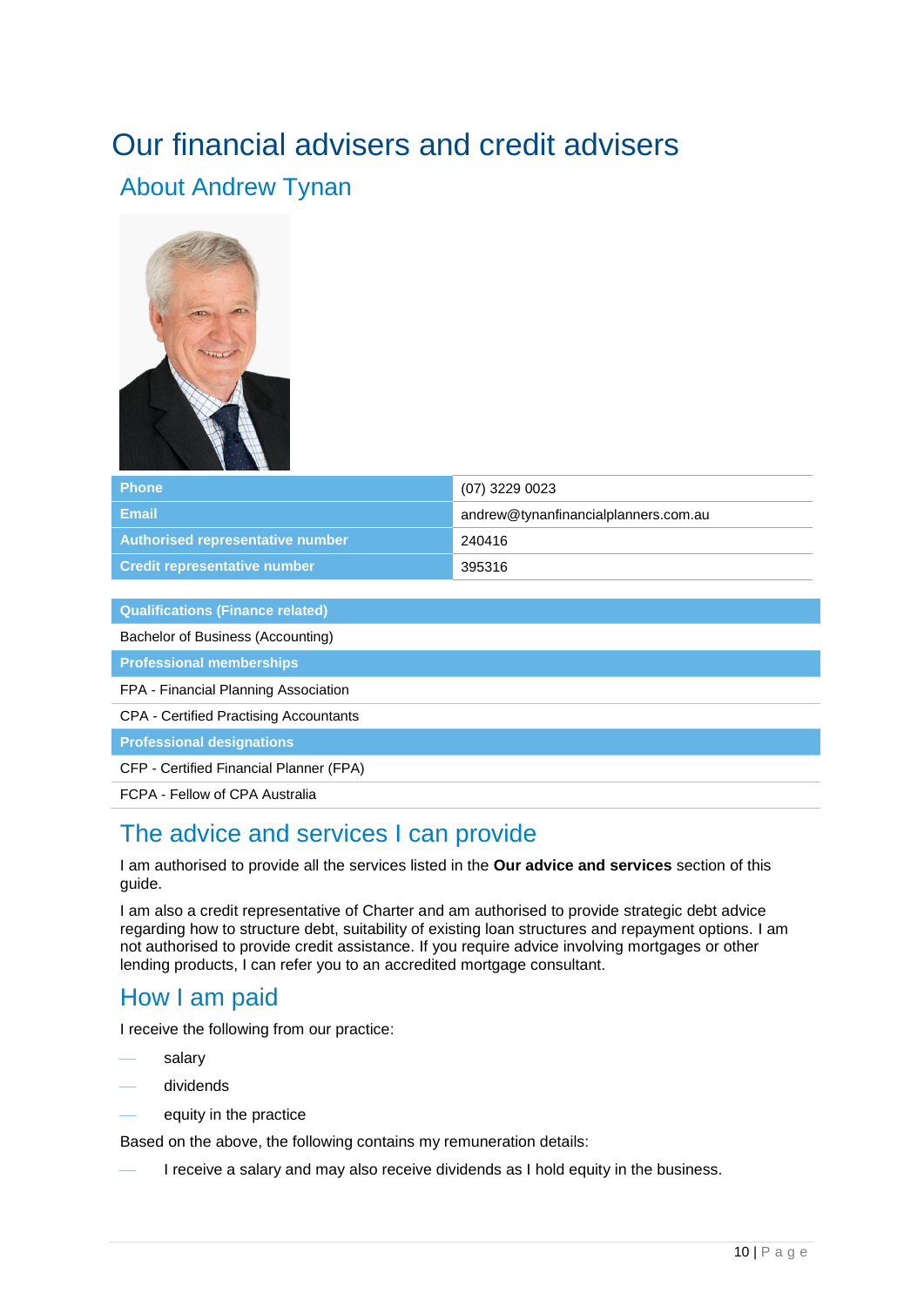# About Nigel Han



| <b>Phone</b>                        | (07) 3229 0023                      |
|-------------------------------------|-------------------------------------|
| Email                               | nigel@tynanfinancialplanners.com.au |
| Authorised representative number    | 418681                              |
| <b>Credit representative number</b> | 437200                              |

#### **Qualifications (Finance related)**

Bachelor of Commerce (Finance & Economics)

Master of Commerce (Financial Planning)

**Professional memberships**

#### FPA - Financial Planning Association

**Professional designations**

CFP - Certified Financial Planner (FPA)

# The advice and services I can provide

I am authorised to provide the services listed in the **Our advice and services** section of this guide, except for the following:

Self-managed super funds (SMSF)

Should you require advice and services that extend beyond my authority I can refer you to a suitably qualified professional.

I am also a credit representative of Charter and am authorised to provide strategic debt advice regarding how to structure debt, suitability of existing loan structures and repayment options. I am not authorised to provide credit assistance. If you require advice involving mortgages or other lending products, I can refer you to an accredited mortgage consultant.

### How I am paid

I receive the following from our practice:

- salary
- dividends
- equity in the practice

Based on the above, the following contains my remuneration details:

I receive a salary and may also receive dividends as I hold equity in the business.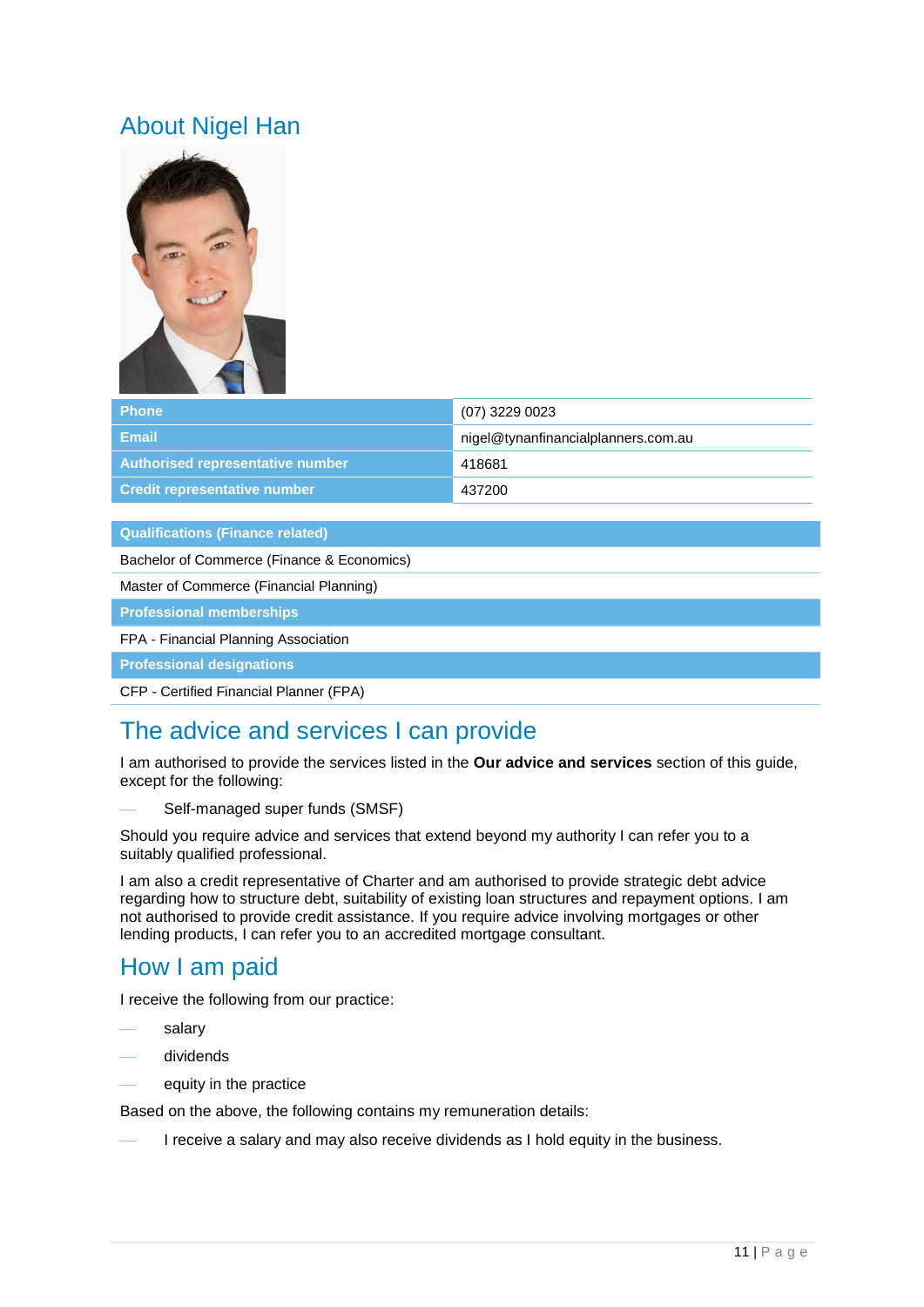# Schedule of fees

These prices should be used as a guide only. We will discuss your individual needs and agree our fees with you. The actual agreed fees will depend on factors such as the complexity of your circumstances and goals and the scope of the advice.

#### Initial fees

These are fees paid when you have agreed to receive our advice:

| <b>Initial service</b>                | Fee amount                                                                                                             |
|---------------------------------------|------------------------------------------------------------------------------------------------------------------------|
| Single and complex advice strategies. | Starting from \$3,600 for single advice strategies and<br>up to \$5,500 for multiple and complex advice<br>strategies. |

### Annual advice and service fees

We also offer the following services for a fixed period of 12 months.

| <b>Service</b>  | <b>Fee amount</b>                                                     |
|-----------------|-----------------------------------------------------------------------|
| Annual service. | Fixed fee of between \$1,650 and \$20,000 per annum<br>including GST. |

The amount of fees will depend on the service offering and these will be provided in a separate advice or services agreement.